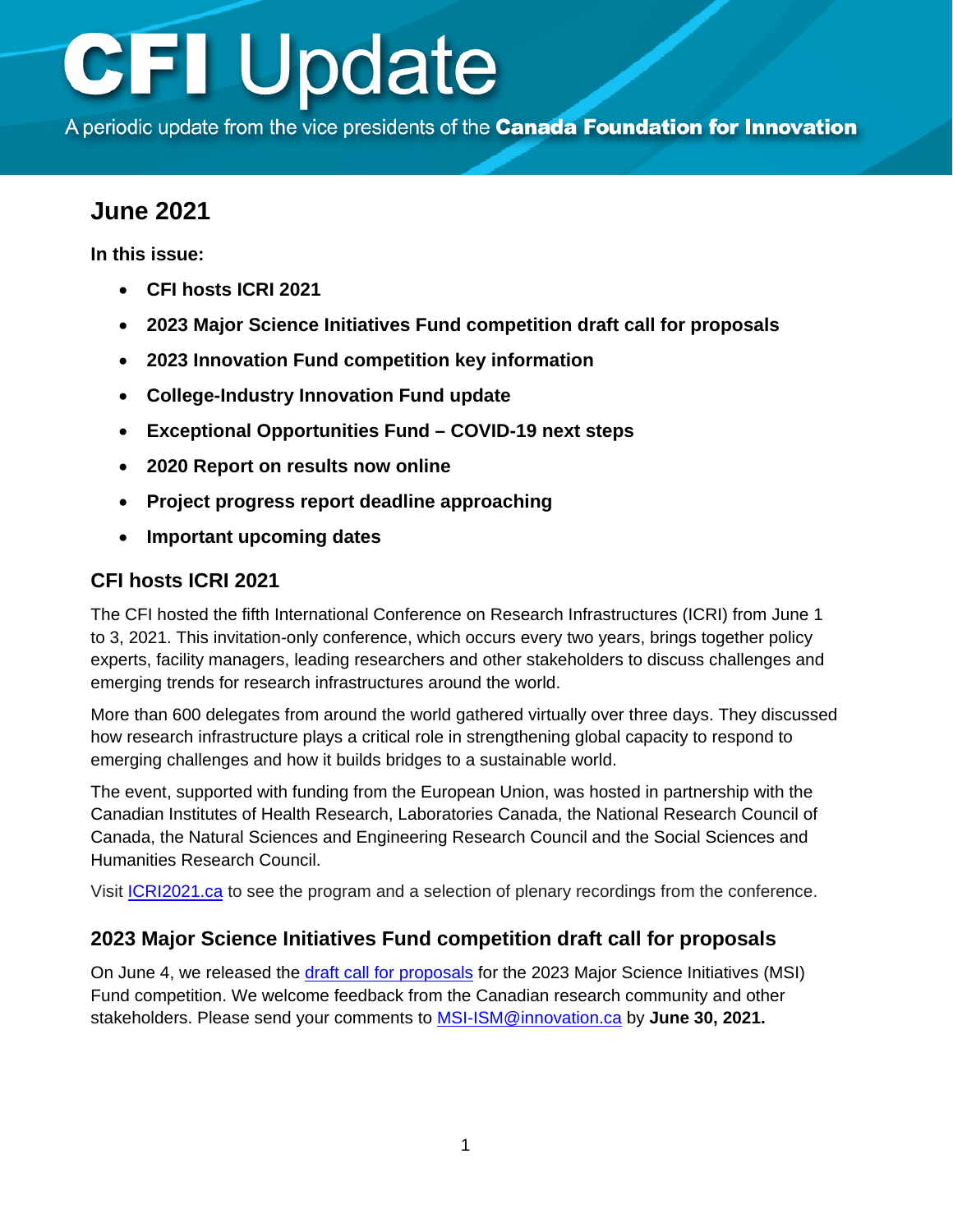<span id="page-1-0"></span>A periodic update from the vice presidents of the Canada Foundation for Innovation

Through this competition, the CFI will invest up to \$660 million over six years (2023 to 2029) to cover a portion of the total eligible operating and maintenance O&M costs of funded facilities. See the [draft call f](https://www.innovation.ca/awards/major-science-initiatives-fund)or the full competition schedule and details.

We will hold two information sessions for researchers, research administrators and other interested parties on July 14, 2021, in English, and on July 15, 2021, in French. Both sessions will occur from 1 to 2 p.m. Eastern Daylight Time.

Use the links below to register for a session to learn more about the competition and have your questions answered:

Register for the [English session,](https://zoom.us/webinar/register/WN_r9uKQ6jgRwKYXs2MXR0R7w) July 14, 2021 at 1 p.m. EDT

Register for the **French session**, July 15, 2021 at 1 p.m. EDT

Recordings will be available afterwards on the CFI's website for those unable to attend.

## **2023 Innovation Fund competition key information**

We have posted [key information about the 2023 Innovation Fund competition,](https://www.innovation.ca/awards/2023-innovation-fund-competition) including institutional envelopes, the competition timeline, and high-level assessment criteria. We will post the draft call for proposals for this competition in October 2021.

#### **College-Industry Innovation Fund update**

#### **Stream 1**

On May 17, we received 29 proposals submitted to the College-Industry Innovation Fund (CIIF) – Stream 1, requesting \$22 million from the CFI. This represents the largest Stream 1 competition in the fund's history.

These proposals will undergo a two-stage merit-review process. The Expert Committee meetings will take place between June and August 2021 and the Multidisciplinary Assessment Committee will meet in late September 2021. The decisions for the competition will be made at the CFI's Board of Directors meeting in November 2021.

#### **Stream 2**

We will not accept proposals submitted to the CIIF – Stream 2 this year. This is because NSERC announced on June 7, 2021 that the Tri-Agency College and Community Innovation – Innovation Enhancement grants program will not be accepting new applications this year.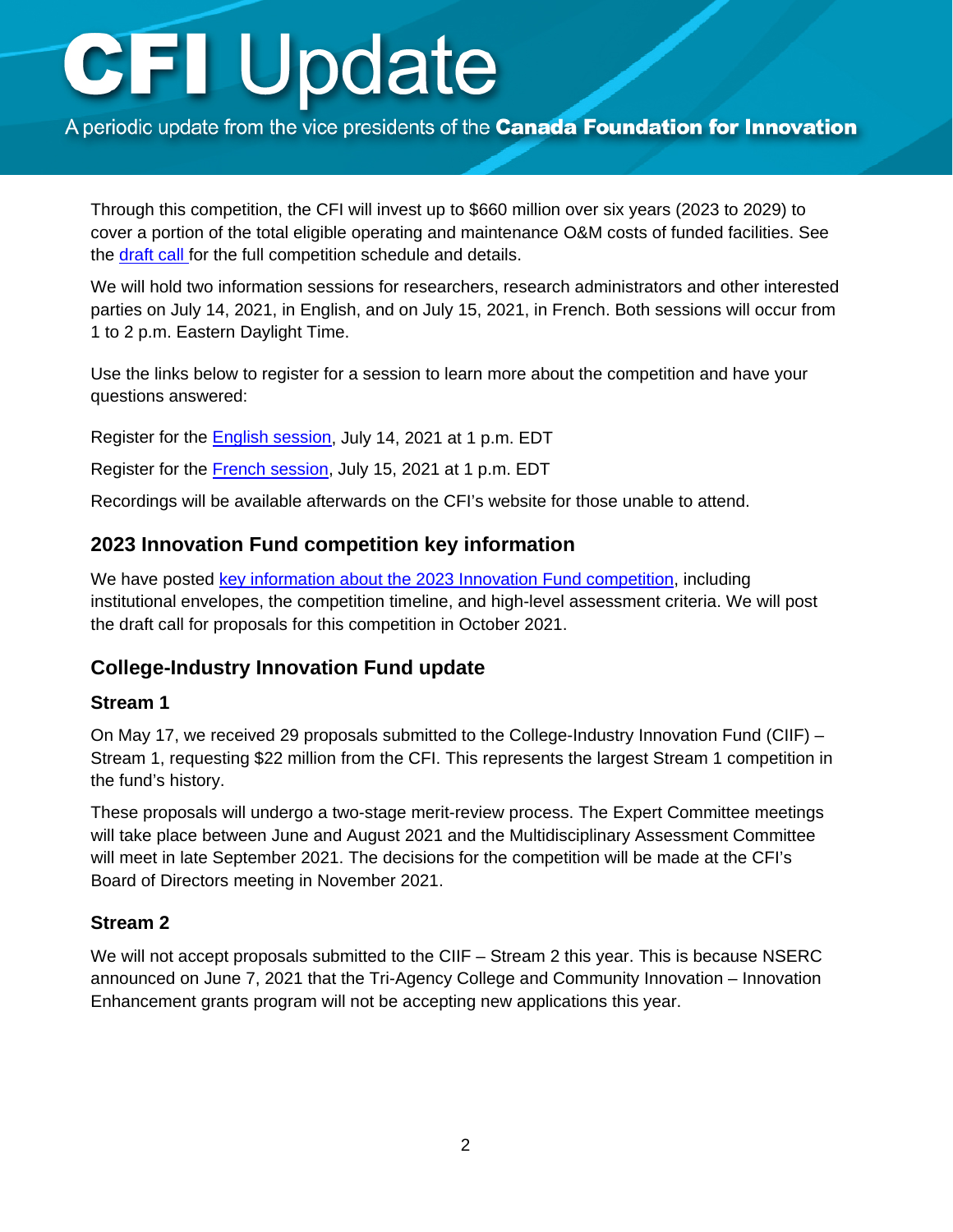<span id="page-2-0"></span>A periodic update from the vice presidents of the Canada Foundation for Innovation

## **Exceptional Opportunities Fund – COVID-19 next steps**

We expect that projects funded through the Exceptional Opportunities Funds – COVID-19 competitions for universities or colleges, polytechnics and Cégeps will have incurred all of their expenses by March 31, 2021. All CFI-funded projects are provided an additional six months for project completion following the anticipated end date, as per section 6.6.2 "Delays in the acquisition of the infrastructure and project completion of our Policy and program guide. These awards were intended to support the urgent needs for equipment for research and technology development related to COVID-19, therefore we encourage institutions to complete these projects as soon as possible.

We ask institutions to submit their final financial report for projects funded through these competitions before December 31, 2021. If the final financial report is submitted by December 31, 2021, an interim financial report is not necessary. We will not release any of the holdback amounts until the final financial report has been submitted and reviewed by the CFI.

If you have any questions, please contact your Senior Programs Officer.

## **2020 Report on results now online**

Our [2020 Report on results](https://www.innovation.ca/node/61/reporting-on-results) is now available online. The report provides a visual summary of project progress report (PPR) data for 1,568 operational projects for the 2019–20 fiscal year. We thank institutions for the exceptionally high rate of PPRs submitted by the deadline, which was extended from June 30 to September 30, 2020. Trends in the PPR data submitted have generally remained consistent with previous years. Some observations of variances with respect to trends as compared to last year include:

- A 13 percent increase in the number of trainees using CFI-funded infrastructure, particularly doctoral (33 percent) and undergraduate (14 percent) students
- A four percent increase in the number of researchers using the infrastructure, particularly from within Canada (international users decreased by 34 percent)
- A 21 percent increase in the total number of research outputs
- A 12 percent increase in the number of provisional patents and a 12 percent decrease in the number of spin-off companies
- An 18 percent increase in the number of new jobs created, particularly jobs created within the institution.

## **Project progress report deadline approaching**

Project progress reports (PPR) and the "Operational status" question are accessible in CAMS and must be submitted by June 30, 2021. To date, approximately 90 percent of the nearly 700 expected responses have been submitted. As well, nearly 65 percent of the 1,500 PPRs expected this year have been completed.